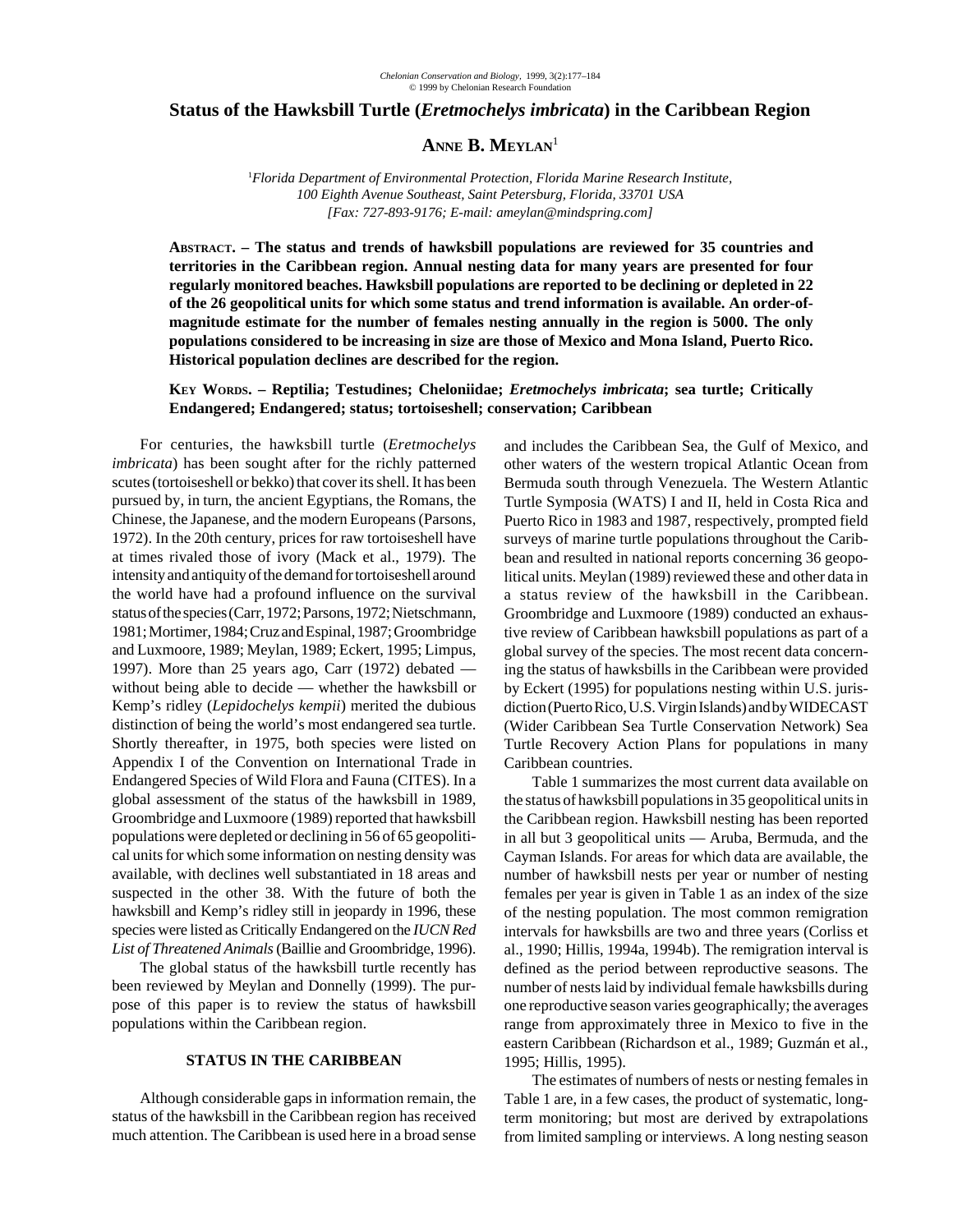**Table 1.** Status of hawksbill turtles (*Eretmochelys imbricata*) in 35 geopolitical units of the Caribbean region. The number of nests per female per nesting season usually averages 3 to 5, depending on location (Richardson et al., 1989; Guzmán, 1995; Hillis, 1995). The most common remigration intervals for female hawksbills in the Caribbean are two and three years (Corliss et al., 1990; Hillis , 1994a, 1994b).

| Geopolitical Unit                                 | <b>Population Estimates</b>                       |                                                                                                                                                                           | Status/Trends (Source)                                                                                                                                                                           |  |
|---------------------------------------------------|---------------------------------------------------|---------------------------------------------------------------------------------------------------------------------------------------------------------------------------|--------------------------------------------------------------------------------------------------------------------------------------------------------------------------------------------------|--|
|                                                   | Number of<br>Nests or Nesting<br>Females Per Year | Comments (Source)                                                                                                                                                         |                                                                                                                                                                                                  |  |
| Anguilla                                          | No estimate available                             | Nesting density low, based on interviews<br>(Meylan, 1983)                                                                                                                | Population depleted (Meylan, 1983)                                                                                                                                                               |  |
| Antigua/Barbuda                                   | $400 - 500$ nests                                 | Most significant nesting site is Jumby Bay,<br>Antigua (see Table 2) (Fuller et al., 1992)                                                                                | Hawksbill populations in Antigua and<br>Barbuda are considered "remnants"<br>(Fuller et al., 1992); number of nesting<br>females at Jumby Bay appears stationary<br>(J. Richardson, pers. comm.) |  |
| Aruba                                             | No nesting known                                  | Appropriate nesting habitat available<br>but no confirmed nesting (Barmes et al., 1993)                                                                                   | Trends unknown                                                                                                                                                                                   |  |
| <b>Bahamas</b>                                    | No estimate available                             | Surveys limited but no concentrated nesting<br>known (K. Bjorndal, pers. comm.).                                                                                          | Stable (Higgs, 1984); considerable<br>decline in last 50 years (Carr et al., 1982)                                                                                                               |  |
| <b>Barbados</b>                                   | 50-60 females                                     | Estimate based on public reports,<br>beach surveys, tagging program<br>(Horrocks, 1992; J. Horrocks, pers. comm.)                                                         | Decline in landings of marine turtles<br>(1963-74), average catch, average size<br>(Hunte, 1984; Horrocks, 1992)                                                                                 |  |
| Belize                                            | 40–50 females                                     | Most significant nesting site is Manatee Bar<br>with 25 females per year (Smith et al., 1992);<br>30–40 nests/yr at Sapodilla Cays<br>(K. Holterman, pers. comm.).        | Noticeable decline in the Belize hawksbill<br>population (C. Miller, cited in Moll, 1985)                                                                                                        |  |
| Bermuda                                           | No nesting known                                  | Burnett-Herkes, 1987                                                                                                                                                      | Trends unknown                                                                                                                                                                                   |  |
|                                                   | British Virgin Islands No estimate available      | 3 nests in 1990 (6 islands surveyed);<br>10 nests in 1991 (10 islands surveyed);<br>61 nests in 1992 (12 islands surveyed);<br>surveys intermittent (Eckert et al., 1992) | Stable (Clarke, cited in Groombridge &<br>Luxmoore, 1989); "decline in stocks over<br>recent decades" (Eckert et al., 1992)                                                                      |  |
| Cayman Islands                                    | No nesting known                                  | Groombridge & Luxmoore, 1989                                                                                                                                              | "breeding populations essentially extinct<br>since 1900" (Groombridge & Luxmoore, 1989)                                                                                                          |  |
| Colombia                                          | No estimate available                             | Nesting sparse on mainland (Groombridge<br>and Luxmoore, 1989); total of 21 nests<br>recorded in San Andrés Archipelago<br>in 1996 (Cordoba et al., in press)             | Nesting markedly decreased at Buritaca<br>(mainland), now rare (Kaufmann, 1975);<br>marked decline on offshore cays<br>(Carr et al., 1982)                                                       |  |
| Costa Rica                                        | $<$ 25 nests/yr at<br>Tortuguero 1955-98          | Surveys on 8 km of 35 km Tortuguero Beach<br>(see Table 2) (Caribbean Conservation<br>Corporation, unpubl. data).                                                         | Continuous decline at Tortuguero from<br>1956 to 1991 (Bjorndal et al., 1993)                                                                                                                    |  |
| Cuba                                              | 1700–3400 nests                                   | Full extent of nesting unknown; maximum<br>estimate of 409 nests annually on 47<br>beaches in 1994-98 (Moncada et al., 1999)                                              | Trends of nesting population unknown, but<br>suspected to be declining in some areas<br>(Carrillo et al., 1999; Moncada et al., 1999).                                                           |  |
| Dominica                                          | No estimate available                             | 6 confirmed nests in 1984 (Edwards, 1984);<br>nesting density low (Gregoire, cited in<br>Groombridge & Luxmoore, 1989)                                                    | Nesting population decreasing (Gregoire,<br>cited in Groombridge & Luxmoore, 1989)                                                                                                               |  |
| Dominican Republic                                | 310 females                                       | Estimate based on aerial surveys and<br>interviews conducted in 1980–81<br>(Ottenwalder, 1981, 1987)                                                                      | Population decreasing<br>(Ottenwalder, 1981, 1987)                                                                                                                                               |  |
| Grenada<br>(and Grenadines)                       | No estimate available                             | Previous estimate $($ > 500 females; Finley, 1984)<br>not based on surveys, considered too high<br>(C. Isaac, <i>pers. comm.</i> to M. Donnelly)                          | Trends unknown                                                                                                                                                                                   |  |
| Guadeloupe<br>(and St. Barthelemy,<br>St. Martin) | No estimate available                             | Nesting levels low, based on interviews<br>(Meylan, 1983)                                                                                                                 | Definite decline in marine turtle population<br>levels; 14 of 15 persons interviewed on<br>Guadeloupe who had knowledge of turtles<br>reported decline (Meylan, 1983)                            |  |
| Guatemala                                         | 380–760 nests                                     | Estimate based on 53 observed nests<br>(Rosales-Loessner, 1984); needs verification                                                                                       | Trends unknown                                                                                                                                                                                   |  |
| Haiti                                             | No estimate available                             | Aerial surveys in 1982 and 1983 revealed<br>total of 3 nests (Ottenwalder, 1996)                                                                                          | "second most abundant species in late 1700s.<br>Today, populations seem severely reduced<br>and, although nesting numbers are unknown,                                                           |  |

these are probably low" (Ottenwalder, 1996)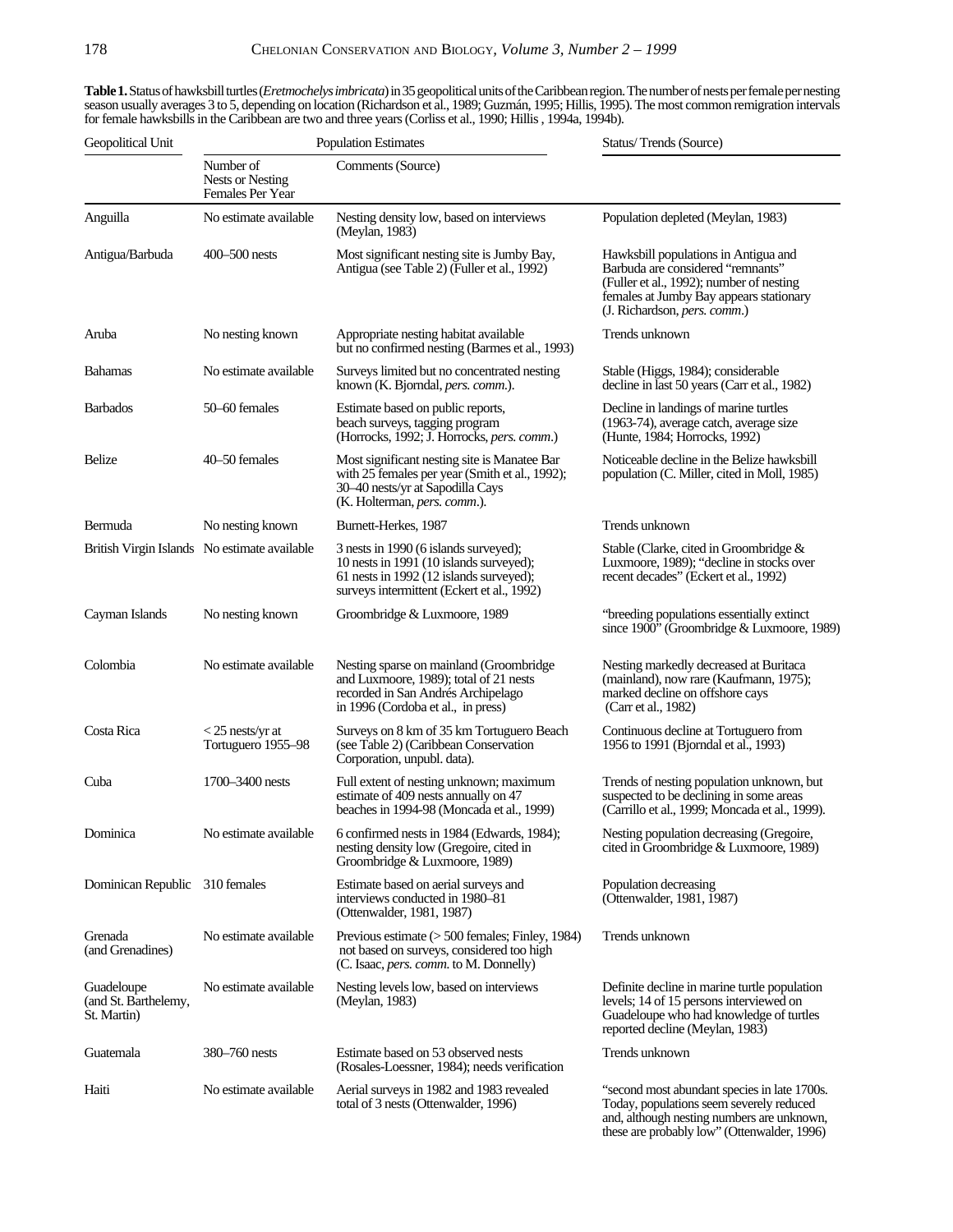| Table 1. (continued).                                                                                        |                                           |                                                                                                                                                                                                                                                                             |                                                                                                                                                                                                                                                 |  |
|--------------------------------------------------------------------------------------------------------------|-------------------------------------------|-----------------------------------------------------------------------------------------------------------------------------------------------------------------------------------------------------------------------------------------------------------------------------|-------------------------------------------------------------------------------------------------------------------------------------------------------------------------------------------------------------------------------------------------|--|
| Honduras                                                                                                     | No estimate available                     | Aerial and ground surveys on mainland and<br>offshore islands between 1982 and 1987<br>revealed only sparse nesting<br>(Cruz $&$ Espinal, 1987)                                                                                                                             | Numbers greatly diminished on mainland,<br>badly depleted in Bay Islands (Carr et al.,<br>1982); hawksbill population has declined<br>around Utila in last 10-15 yrs and<br>throughout Honduras in last 10–20 years<br>(Cruz $&$ Espinal, 1987) |  |
| Jamaica                                                                                                      | $200 - 275$ females                       | Beach surveys conducted 1991–96<br>(R. Kerr, <i>pers. comm.</i> )                                                                                                                                                                                                           | Nesting population decreasing (Haynes,<br>cited in Groombridge & Luxmoore, 1989)                                                                                                                                                                |  |
| Martinique                                                                                                   | $245 - 375$ nests                         | Estimate based on limited beach surveys,<br>interviews (Dropsy, 1987)                                                                                                                                                                                                       | Marine turtle populations of Martinique<br>"gravely threatened" (Lescure, 1987)                                                                                                                                                                 |  |
| Mexico                                                                                                       | Average of 2828<br>nests/yr 1992-96       | Data from beach surveys conducted in<br>Campeche, Yucatán, and Quintana Roo<br>(Garduño-Andrade et al., 1999)                                                                                                                                                               | Population increasing over period 1977–96<br>(Garduño-Andrade et al., 1999)                                                                                                                                                                     |  |
| Montserrat                                                                                                   | No estimate available                     | Nesting incidental, based on reconnaissance<br>of beaches and interviews (Meylan, 1983)                                                                                                                                                                                     | Trends unknown                                                                                                                                                                                                                                  |  |
| <b>Netherlands Antilles</b><br>(Bonaire, Curacao,<br>Saba, St. Eustatius,<br>St. Maarten)                    | No estimate available                     | Nesting rare (Meylan, 1983; Van Buurt, 1984;<br>Sybesma, 1992)                                                                                                                                                                                                              | "Hawksbills appear to be much depleted from<br>their former numbers" (Sybesma, 1992)                                                                                                                                                            |  |
| Nicaragua                                                                                                    | 25 females                                | Basis of estimate unknown (Incer, 1984);<br>Nietschmann (cited in Groombridge $\&$<br>Luxmoore, 1989) described numerous<br>nesting sites on offshore cays                                                                                                                  | Population under extreme pressure from<br>exploitation (Nietschmann, 1981); 92%<br>decline in harvest rate in 28 yrs (Lagueux,<br>1998)                                                                                                         |  |
| Panama                                                                                                       | No estimate available                     | Nesting occurs at low density throughout<br>Bocas del Toro Province and the Comarca<br>de San Blas (Carr et al., 1982; Meylan &<br>Meylan, unpubl. data; A. Ruiz, <i>pers. comm.</i> )                                                                                      | Chiriquí Beach, once considered best<br>nesting beach in Caribbean (Carr, 1956),<br>now hosts only occasional nesting (Carr et<br>al., 1982; Meylan & Meylan, unpubl. data)                                                                     |  |
| Puerto Rico<br>(Mona, Culebra,<br>Vieques, mainland)                                                         | 650 nests                                 | Calculated from Eckert, 1995;<br>Diez et al., 1998; and K. Hall, in litt.;<br>see Table 2 for Mona Island                                                                                                                                                                   | "depleted U.S. populations are not<br>currently declining, but neither are there<br>indications of recovery" (Eckert, 1995);<br>nesting population at Mona Island increasing<br>(Diez et al., 1998, C. Diez, <i>pers. comm.</i> )               |  |
| St. Kitts/Nevis                                                                                              | No estimate available                     | Low density nesting occurs on both islands<br>(Meylan, 1983; Wilkins & Meylan, 1984;<br>Eckert & Honebrink, 1992)                                                                                                                                                           | "serious decline in numbers (of hawksbills)<br>over the course of recent decades"<br>(Eckert & Honebrink, 1992)                                                                                                                                 |  |
| St. Lucia                                                                                                    | 11 females                                | Basis of estimate unknown (Murray, 1984);<br>nesting occurs widely but at low density<br>(Carr et al., 1982); nesting hawksbills of<br>"medium abundance" (Butler, cited in<br>Groombridge & Luxmoore, 1989);<br>nesting in very low density<br>(d'Auvergne & Eckert, 1993) | Hawksbill nesting population decreasing<br>(Butler, cited in Groombridge & Luxmoore,<br>1989); "populations of all species are<br>declining" (d'Auvergne & Eckert, 1993)                                                                        |  |
| St. Vincent<br>(and Grenadines)                                                                              | $<$ 20 females                            | Bullis, 1984 (estimate based on limited data<br>from Morris, 1984); hawksbills nest widely but<br>everywhere in reduced numbers<br>(Carr et al., 1982)                                                                                                                      | "The consequence of hundreds of years of<br>exploitation is a widely acknowledged decline<br>in the abundance of sea turtles"<br>(Scott & Horrocks, 1993)                                                                                       |  |
|                                                                                                              | Trinidad and Tobago No estimate available | Nesting levels described variously as rare,<br>minimal, and regular (see Groombridge $\&$<br>Luxmoore, 1989)                                                                                                                                                                | Trends unknown                                                                                                                                                                                                                                  |  |
| Turks and Caicos<br><b>Islands</b>                                                                           | 200–275 females                           | Estimated from 37 observed nests (Groombridge<br>& Luxmoore, 1989); needs verification                                                                                                                                                                                      | Nesting population decreasing (Garland, cited<br>in Groombridge & Luxmoore, 1989)                                                                                                                                                               |  |
| <b>United States</b><br>(mainland)                                                                           | $1-2$ nests                               | Surveys $cover > 1000$ km of beaches in Florida;<br>there may be additional, low-level nesting in<br>Florida Keys (Meylan et al., 1995)                                                                                                                                     | Trends unknown                                                                                                                                                                                                                                  |  |
| U.S. Virgin Islands<br>(St. John, St. Croix,<br>St. Thomas,<br><b>Buck Island Reef</b><br>National Monument) | ca. 400 nests                             | Estimate calculated from Eckert (1995); for<br><b>Buck Island Reef National Monument,</b><br>St. Croix, see Table 2                                                                                                                                                         | Local stocks depleted by intense commercial<br>harvest of shell for export (1920–40s);<br>"depleted U.S. populations are not currently<br>declining, but neither are there indications<br>of recovery" (Eckert, 1995)                           |  |
| Venezuela                                                                                                    | 50–500 females                            | Rodriguez & Rojas-Suarez, 1995; nesting<br>occurs widely on offshore islands and is<br>reported for three states on the mainland<br>(Groombridge & Luxmoore, 1989)                                                                                                          | Trends unknown                                                                                                                                                                                                                                  |  |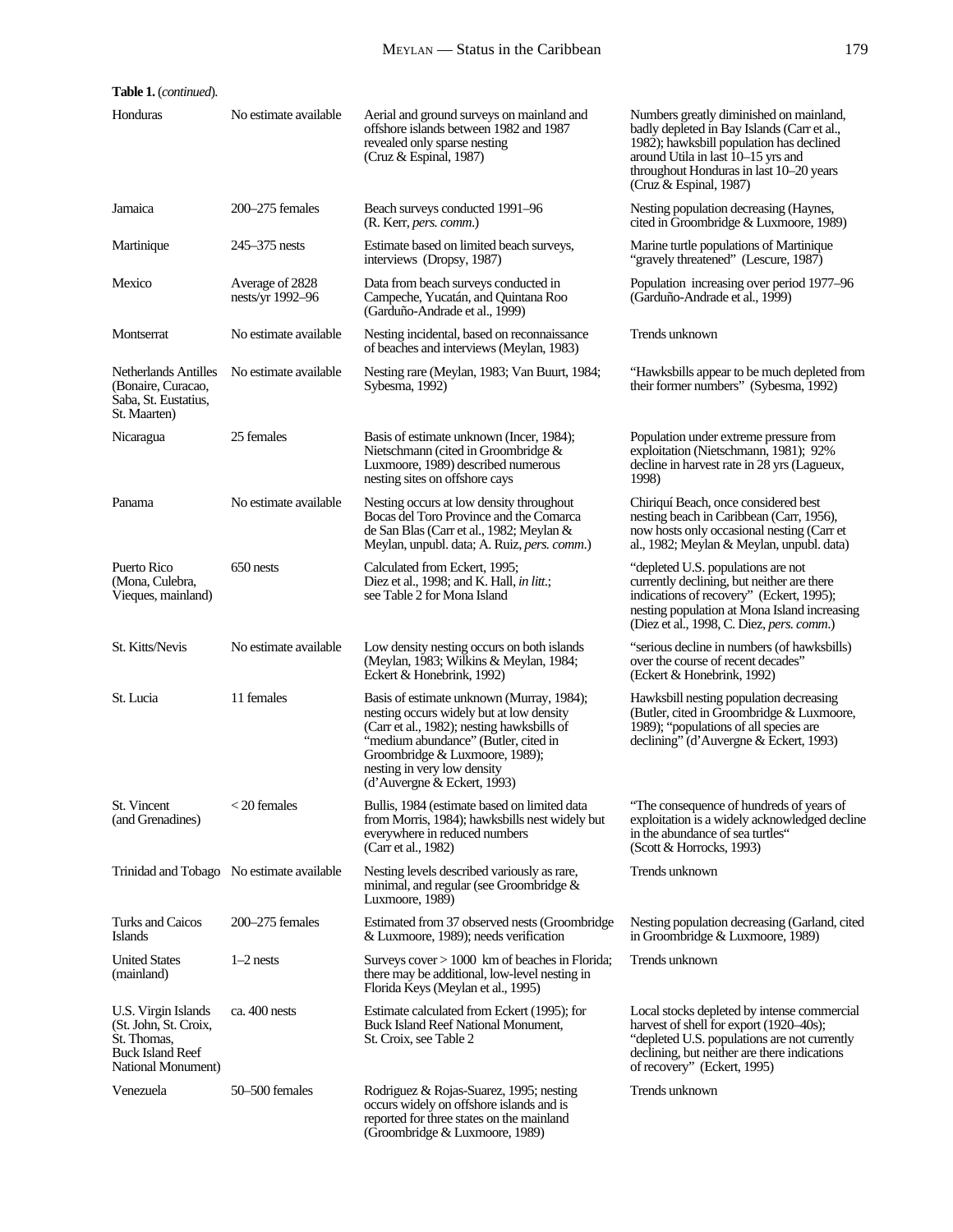(typically 6 months) and low nesting densities in most areas in recent decades have hindered monitoring efforts. Despite the significant variation in data quality, surveillance of Caribbean nesting beaches has been extensive. Some attempt at evaluating nesting density has been made for nearly all Caribbean beaches, largely as a result of WATS I and II, national initiatives such as the one in Mexico, and follow-up conservation efforts by WIDECAST. Where multiple sources are available for a particular country, the data are generally concordant.

In an earlier status review, Meylan (1989) concluded that most countries in the Caribbean hosted fewer than 100 nesting females per year (300–500 nests/yr). This evaluation still holds true, despite the addition of new survey data. Only 21 hawksbill nests were recorded by new surveys in the San Andrés Archipelago, Colombia, during the entire 1996 nesting season (Cordoba, 1997; Cordoba et al., in press). Cuba, which was unsurveyed at the time of WATS I and II, was suspected to host large populations; however, sampling conducted from 1987 to 1995 revealed only a few hundred nests annually (Republic of Cuba, 1997). Extrapolating from these and subsequent surveys in Cuba, Moncada et al. (1999) estimated between 1700 and 3400 nests were constructed annually. These authors and Carrillo et al. (1999) suggested some population declines, but further data are needed. None of the countries for which estimates are lacking are thought to harbor large nesting aggregations because all have been surveyed for turtles to some extent, either on foot, by air, or both.

The largest hawksbill nesting populations in the Caribbean are those of Mexico, where a combined total of several thousand nests are recorded annually in the states of Campeche, Yucatán, and Quintana Roo (Garduño-Andrade et al., 1999). Some of the other higher population estimates (e.g., estimates of populations in Grenada, Guatemala, and the Turks and Caicos Islands) were provided for WATS I or II after limited or no field sampling, and these values need verification (Meylan, 1989). According to C. Isaac (*pers. comm*. to M. Donnelly), the previous estimate by Finley (1984) of more than 500 females nesting annually in Grenada is too high, but no new estimate is available because recent surveys are lacking.

Estimating the total number of hawksbills nesting annually in the Caribbean region is difficult given the extremely variable quality and age of nesting data from the various countries. However, an order-of-magnitude estimate can be attempted from both the data presented above and the various documents reviewed during the preparation of this paper. Assuming females nest four times per nesting season in the Caribbean region, a total of 2526–3336 nests are represented in Table 1. Allowing for those countries which are known to have some hawksbill nesting but which lack numerical estimates (e.g., Bahamas, Colombia, Grenada, Honduras), and for those with estimates that do not reflect surveys of the entire coast (e.g., Costa Rica, Panama, Venezuela), or for which information is dated (e.g., Dominican Republic, Guatemala, Nicaragua), a more accurate estimate

of the total number of hawksbills nesting annually in the 35 geopolitical units is probably on the order of 5000 adult females. Again, this must only be considered an order-ofmagnitude estimate given the poor quality and incompleteness of some of the data associated with it.

A maximum of 600 hawksbills are estimated to nest east of Venezuela along the Atlantic coast of South America, based on the following estimates: 1–5 nests/yr in French Guiana (J. Fretey, 1987, *pers. comm*.), 30 nests/yr in Suriname (Reichart and Fretey, 1993), and 1200–1500 nests/yr in Brazil (M. Marcovaldi, *pers. comm*.). Nesting by hawksbills occurs at low densities in Guyana; a countrywide estimate is not available.

### **POPULATION TRENDS IN THE CARIBBEAN**

Hawksbill populations are reported to be declining or depleted in 22 of the 26 geopolitical units in the Caribbean for which status and trend information are available (no nesting occurs in 3 additional units) (Table 1). In all cases where status and trend information are presented collectively for all species of sea turtles, the hawksbill was identified as being an important, if not predominant, element of the sea turtle fauna. No information on population trends is available for Cuba (but see Carrillo et al., 1999), Grenada, Guatemala, Montserrat, Trinidad and Tobago, and Venezuela. No trend can be described for hawksbills in Florida, the only locality on the mainland of the United States where nesting predictably occurs, because only 1–2 nests/yr have been recorded since monitoring began in 1979 (Meylan et al., 1995). The status of hawksbills in the Bahamas and the British Virgin Islands is debated. Carr et al. (1982) reported a considerable decline in numbers of hawksbills in the Bahamas, whereas Higgs (1984) described populations there as stable. Similarly, Clark (cited in Groombridge and Luxmoore, 1989) reported populations in the British Virgin Islands to be stable, whereas Eckert et al. (1992) described a decline in recent decades. In Puerto Rico and the U.S. Virgin Islands, populations are described as depleted, but not currently declining (Eckert, 1995).

Annual nesting data are presented in Table 2 for four relatively regularly monitored nesting beaches in the Caribbean. Variations in survey effort from year to year make it difficult to determine the long-term trend at Mona Island, Puerto Rico, but the number of nests observed in 1997 and 1998 were the highest ever recorded (Diez et al., 1998; C. Diez, *pers. comm*.) and researchers there believe the nesting population is increasing (C. Diez and R. van Dam, *pers. comm*.). At Buck Island Reef National Monument, St. Croix, and Jumby Bay, Antigua, coverage is thorough and consistent, and nesting populations appear to be stationary, although quite small. At all three localities (Mona Island, Buck Island, and Jumby Bay), there is a history of protection for marine turtles. Hawksbills nesting on Mona Island are fairly well protected from exploitation by the deep water separating the island from mainland Puerto Rico and the Dominican Republic, by the difficulty in accessing the many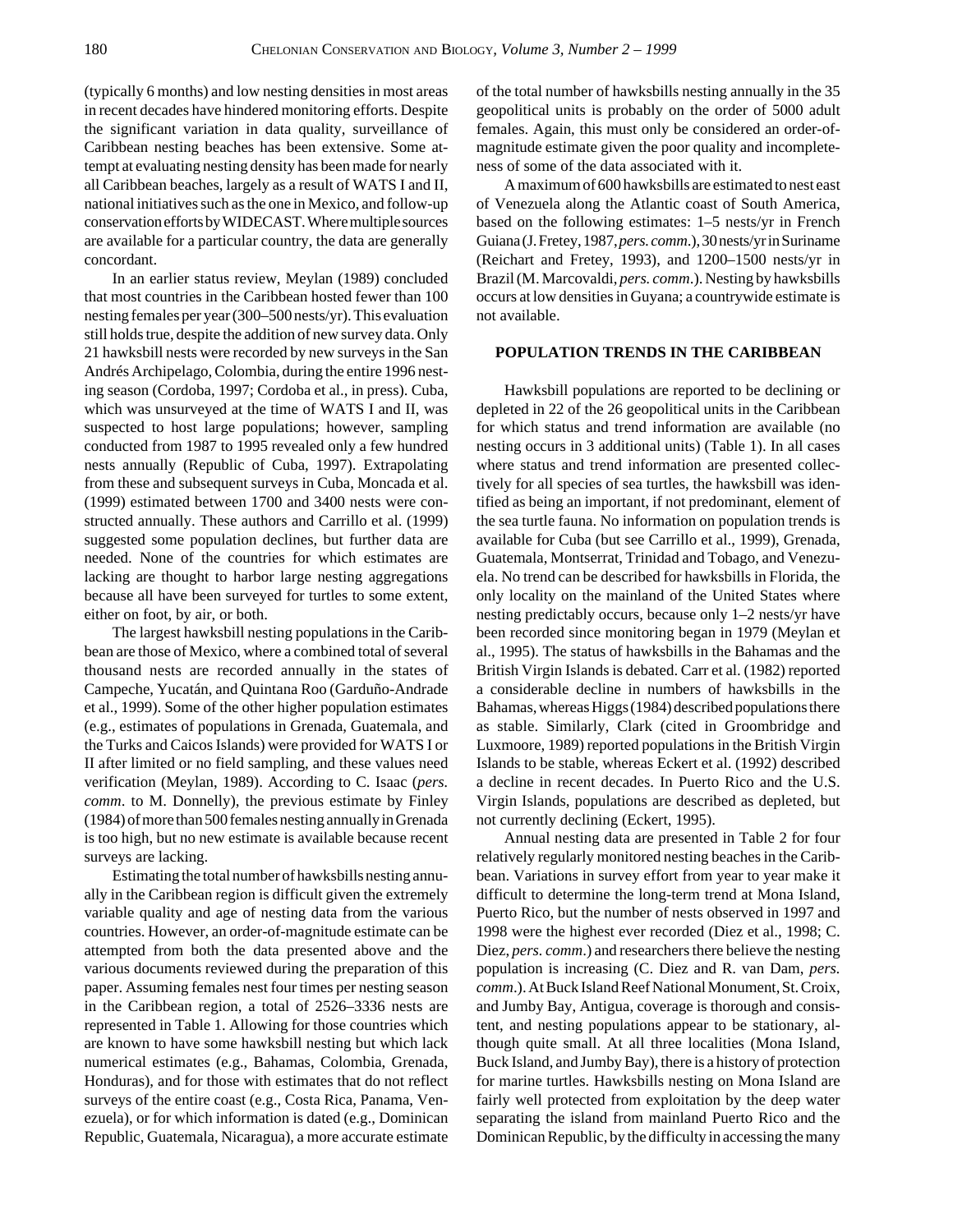**Table 2.** Number of nests of hawksbill turtles (*Eretmochelys imbricata*) recorded annually at four regularly monitored beaches in the Caribbean. Number of nests per female averages 3 to 5, depending on location (Richardson et al., 1989; Guzmán et al., 1995; Hillis, 1995). Sources: Mona Island, Puerto Rico: Diez et al., 1998; C. Diez and R. van Dam, *pers*. *comm*.; Buck Island Reef National Monument, St. Croix, U.S. Virgin Islands: Z.Hillis and B. Phillips, *pers. comm*.; Jumby Bay, Antigua: Hoyle and Richardson,1993; J. Richardson, *pers. comm*.; R. Kerr, *pers. comm*.; Tortuguero, Costa Rica: Caribbean Conservation Corporation, unpubl. data; only the northern 8 km of the 35 km beach at Tortuguero are monitored.

| Survey<br>Year | Mona Island,<br>Puerto Rico | Buck Island,<br><b>USVI</b> | Jumby Bay,<br>Antigua | Tortuguero,<br>Costa Rica             |
|----------------|-----------------------------|-----------------------------|-----------------------|---------------------------------------|
| 1972           |                             |                             |                       | 16                                    |
| 1973           |                             |                             |                       | 5                                     |
| 1974           | 177                         |                             |                       | 10                                    |
| 1975           |                             |                             |                       | 6                                     |
| 1976           |                             |                             |                       | 21                                    |
| 1977           |                             |                             |                       | 11                                    |
| 1978           |                             |                             |                       | 14                                    |
| 1979           |                             |                             |                       | 13                                    |
| 1980           |                             |                             |                       | $\begin{array}{c} 2 \\ 6 \end{array}$ |
| 1981           |                             |                             |                       |                                       |
| 1982           |                             |                             |                       |                                       |
| 1983           |                             |                             |                       | 99343                                 |
| 1984           |                             |                             |                       |                                       |
| 1985           |                             |                             |                       |                                       |
| 1986           | 68                          |                             |                       |                                       |
| 1987           | 66                          | 73                          | 103                   | 10                                    |
| 1988           | 59<br>126                   | 126                         | 154                   | 12                                    |
| 1989<br>1990   | 196                         | 116<br>79                   | 129<br>77             | 6                                     |
| 1991           |                             | 119                         | 139                   | $\frac{3}{1}$                         |
| 1992           |                             | 88                          | 114                   | 4                                     |
| 1993           |                             | 101                         | 107                   | $\boldsymbol{0}$                      |
| 1994           | 308                         | 118                         | 109                   | 4                                     |
| 1995           | 157                         | 135                         | 126                   | $\overline{2}$                        |
| 1996           | 354                         | 114                         | 82                    | 12                                    |
| 1997           | 475                         | 85                          | 94                    | 10                                    |
| 1998           | 537                         | 121                         | 117                   | 9                                     |
|                |                             |                             |                       |                                       |

small beaches, and by the added surveillance conferred by the 1982 Critical Habitat designation of the U.S. Fish and Wildlife Service (Eckert, 1995). Buck Island Reef National Monument is regularly patrolled by the U.S. National Park Service. Jumby Bay is a privately owned resort.

Other than Mona Island, the only other hawksbill populations in the Caribbean that are considered to be increasing are those in Mexico. A total of 4522 nests were recorded in the states of Campeche, Yucatán, and Quintana Roo in 1996, compared to only a few hundred in the early 1980s (Garduño-Andrade et al., 1999). A combination of several factors is suggested to have effected this change. These include increased recruitment into the reproductive population from hatchlings born on local, protected beaches, and increased survival of juveniles and adults due to conservation measures adopted in Mexico and the region (Garduño-Andrade et al., 1999). Although survey effort for hawksbill nesting beaches in Mexico has unquestionably increased during the period of monitoring, researchers there believe that the increased nesting totals are likely to be a reflection of true population increase (Garduño-Andrade et al., 1999). J. Frazier (*pers. comm*.) noted that the increase in records of hawksbill nesting coincided with a dramatic reduction in harvest of these turtles in neighboring Cuba, but Carrillo et al. (1999)

concluded that improved management in Mexico, rather than the phasedown of Cuba's harvest, appeared to be the prime factor driving the recovery reported from Mexico. Despite cautious optimism that the Mexican populations are increasing, there is concern about threats posed by habitat destruction due to coastal development, by coastal highways in Campeche that border the nesting beaches, by illegal poaching, and by the incidental capture of turtles in active and discarded non-trawler fishing gear (R. Briseño, *pers. comm*.).

### **HISTORICAL CHANGES IN HAWKSBILL POPULATIONS**

There are abundant data documenting the long-term exploitation of hawksbills (see Meylan and Donnelly, 1999). "Among the several species of giant marine turtles that inhabit tropical seas, it is the hawksbill..., source of the tortoise shell of commerce, that has probably experienced the longest and most sustained history of commercial exploitation" (Parsons, 1972). In 1494, during his second voyage to the New World, Columbus visited Doce Leguas Cays (formerly the Gardens of the Queen) in Cuba and found the Indians fishing for hawksbills and green turtles (De Sola, 1932). Roberts (1827) described expeditions to the Mosquito coast in the early 1800s to secure tortoiseshell. Export figures for tortoiseshell from the Danish West Indies (now the U.S. Virgin Islands) date back to 1898, in which year they were valued at 16,060 German marks (Schmidt, 1916). Cruz and Espinal (1987) reported that an active market in tortoiseshell has existed in the Bay Islands of Honduras for the last 90 years.

 Table 1 presents information about population trends of hawksbills in 35 geopolitical units within the Caribbean. Quantitative data on population changes of hawksbills are scarce, in part because hawksbills were already greatly reduced in number when scientific studies of sea turtles began in the late 1950s. At Chiriquí Beach, Panama, there is evidence of the collapse of a major rookery. Roberts (1827) mentioned the importance of this beach and nearby Escudo de Veraguas in his account of bartering for tortoiseshell in the area in 1815. Carr (1956) described Chiriquí Beach as the most important nesting aggregation in the Caribbean, after he visited Bocas del Toro Province in the mid-1950s. In those days, individual miles of the 29 km beach were leased out to *veladores*, literally "stayers awake" who watched the beach at night and captured all the nesting females on their section of beach. Former *veladores* who were interviewed in the early 1980s independently reported catching as many as 35 to 50 nesting females on their mile in a single night during the peak of the season in the early 1950s (A. Meylan and P. Meylan, unpubl. data). Ground surveys conducted during the nesting season in 1980 and 1981 revealed only 17 and 13 hawksbill tracks, respectively, on the entire nesting beach; these tracks represented at least several days to a week of nesting activity (Carr et al., 1982). Aerial surveys of the beach in 1979–81 also failed to document any significant nesting activity. During a survey of Chiriquí Beach in 1990,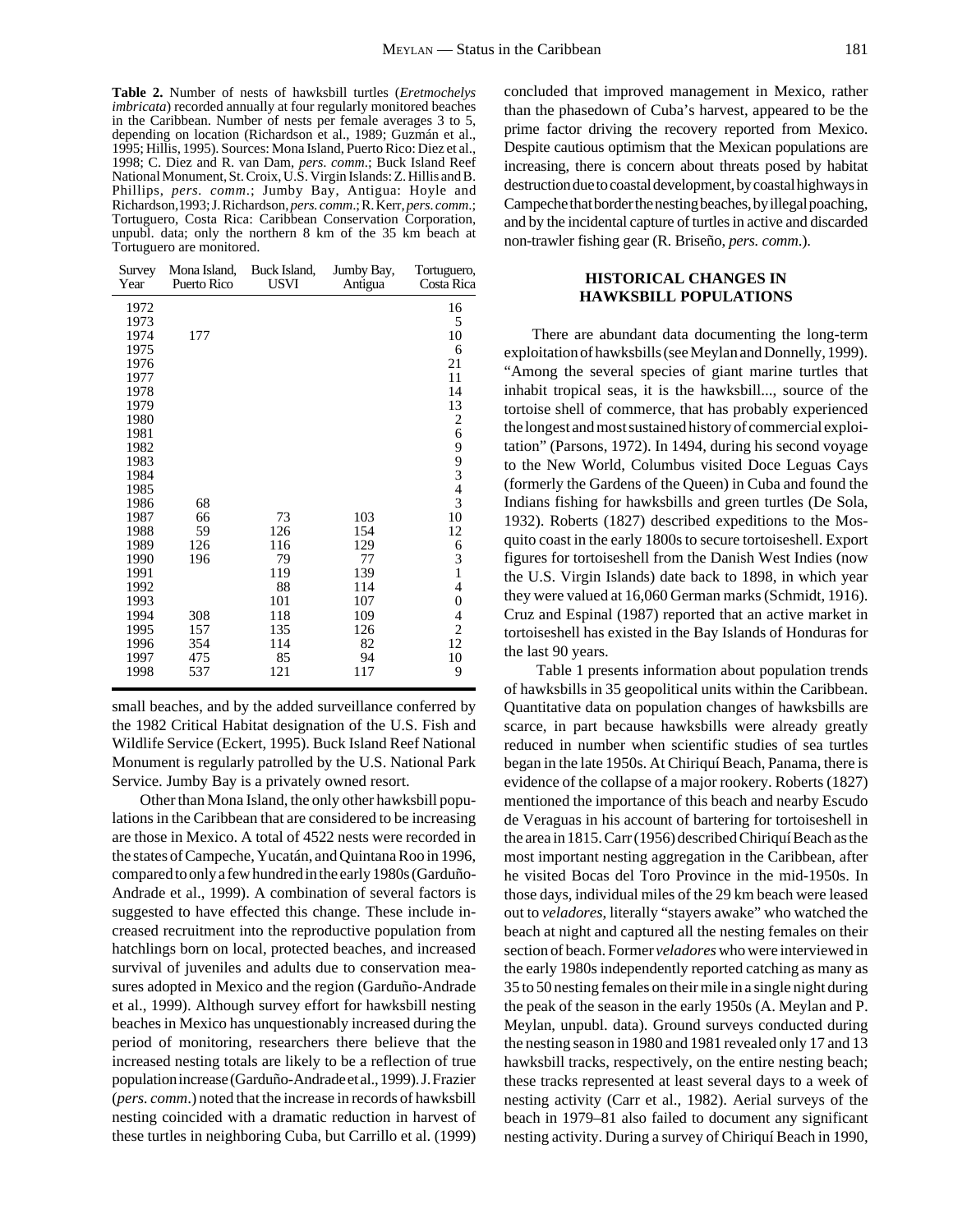one fresh track and two non-nesting emergences were recorded. Six groups of Ngobe Indians who were looking for hawksbills were encountered on the beach; one hawksbill had been taken (A. Meylan and P. Meylan, unpubl. data). It would appear that this once great nesting aggregation is now severely depleted.

A significant decline in catch rates has been reported for the Colombian islands that lie off the coast of Nicaragua (San Andrés, Providencia, Roncador, Quitasueño Bank, and Serrana Bank). During a research cruise to the area in 1969, Ben-Tuvia and Rios (1970) interviewed fishermen who reported that in former times up to 100 turtles, mostly hawksbills, could be taken in a day. During the research expedition, four hired divers working for seven hours captured one hawksbill on Quitasueño Bank. Three divers worked eight hours to catch six hawksbills on Serrana Bank. Interviews and ground surveys by A. Carr in the San Andrés Archipelago in 1980 confirmed the depletion of hawksbill populations there. Combined takes of loggerheads and hawksbills had reportedly declined from 100 turtles per boat per season to about 25 (Carr et al., 1982). Carr identified a crucial problem for the hawksbill during this visit — that divers spearfishing for snappers and groupers and snaring lobsters were also capturing hawksbills incidentally and would continue to do so even when hawksbills became very scarce (Carr et al., 1982). The overlapping of habitats of these valuable reef-dwelling species and the relative ease of capturing hawksbills are a problem throughout the tropics (Carr and Meylan, 1980). On the basis of surveys conducted in San Andrés in 1996, Cordoba (1997) concluded that hawksbill populations there were still under extreme pressure from exploitation.

 An analysis of the hawksbill nesting data at Tortuguero, Costa Rica, from 1972 to 1991 (encompassing years with standardized patrol effort) revealed a significant downward trend ( $p = 0.014$ ), and led Bjorndal et al. (1993) to conclude that the Tortuguero nesting population had been declining continuously since monitoring began in 1956. Fewer than a dozen hawksbills have been recorded on the 8 km of patrolled beach each year during the last 19 years (see Table 2) (Caribbean Conservation Corporation, unpubl. data) in an area that up to the mid-1960s supported a hawksbill fishery (Carr et al., 1966; Carr and Stancyk, 1975).

Changes in capture rates are, in many cases, all that is left to evaluate population trends. In Nicaragua, the estimated annual harvest of hawksbills along the east coast has declined 92% between the late 1960s to early 1970s and the mid-1990s (Lagueux, 1998). A fisherman assisting the PESCA fisheries inspector at Sabancuy, Mexico, reported that in his father's day (ca. 1960s) it was not difficult to obtain 13 hawksbill nests each night during the nesting season but that today (mid-1980s), finding three was not easy (D. Bowman, *in litt*. to J. Woody, 1984). Thurston and Wiewandt (1976) described declining catches of hawksbills for fishermen from Cabo Rojo, Puerto Rico, who fished with nets in the vicinity of Mona Island.

### **CONCLUSIONS**

Examples of the decline of hawksbill populations exist all around the Caribbean. Certainly, Panamanian fishermen believe that Chiriquí Beach was once the major regional rookery for the hawksbill, in the same way that Tortuguero, Costa Rica, is the major regional rookery for green turtles (*Chelonia mydas*). Some authors (Groombridge and Luxmoore, 1989) have inferred from the current scarcity of hawksbills that they are naturally rare. On the basis of information reviewed for this and other papers (Meylan and Donnelly, 1999), it seems more likely that the "shifting baseline" phenomenon is responsible for this perception (Pauly, 1995; Sheppard, 1995). Shifting baselines refer to the tendency of each new human generation to assume that the situation that they personally first viewed is the primordial condition. Baselines are thus constantly re-set, and our ability to see things with historical perspective is lost. In the case of hawksbills, our incorrect perception of them as being naturally rare appears to be the consequence of their having already been reduced to very low levels before we took stock of them.

#### **ACKNOWLEDGMENTS**

I thank A. Abreu, D. Amorocho, K. Bjorndal, R. Briseño, the Caribbean Conservation Corporation, B. Cintron, G. Cintron, C. Diez, M. Donnelly, K. Eckert, J. Frazier, J. Fretey, M. Garduño, H. Guada, K. Hall, Z. Hillis, K. Holterman, J. Horrocks, R. Kerr, D. Klugel, C. Lagueux, C. Limpus, M. Marcovaldi, P. Meylan, J. Mortimer, B. Phillips, J. Richardson, A. Ruiz, G. Smith, and R. van Dam for contributing data or review comments on this paper. J. Quinn, J. Leiby, and L. French provided expert editorial advice. I am grateful to A. Bass for her help with the initial review of the status information presented in Table 1. K. Caruso and K. Powell helped in innumerable ways, including tracking down data and references. I thank NYZS Wildlife Conservation Society for many years of support which have enabled me to study hawksbills in the Caribbean.

### **LITERATURE CITED**

- BAILLIE, J., AND GROOMBRIDGE, B. 1996. IUCN Red List of Threatened Animals. Gland, Switzerland: IUCN, 368 pp.
- BARMES, T., ECKERT, K.L., AND SYBESMA, J. 1993. WIDECAST Sea Turtle Recovery Action Plan for Aruba. Eckert, K.L. (Ed.). Kingston, Jamaica: UNEP Caribbean Environment Programme, CEP Tech. Rept. No. 25, 58 pp.
- BEN-TUVIA, A., AND RIOS, C.E. 1970. Report on a R/V Choco cruise to Providencia Island and adjacent banks of Quitasueño and Serrana near the Caribbean islands of Colombia. Proyecto para el Desarrollo de la Pesca Maritima en Colombia, Comunicaciones 1(2):9-15.
- BJORNDAL, K.A., BOLTEN, A.B., AND LAGUEUX, C.J. 1993. Decline of the nesting population of hawksbill turtles at Tortuguero, Costa Rica. Conservation Biology 7(4):925-927.
- BULLIS, H.R. 1984. A summary of numerical and other quantitative data derived from descriptive materials in the WATS National Reports for fisheries, foraging, and nesting by species. In: Bacon,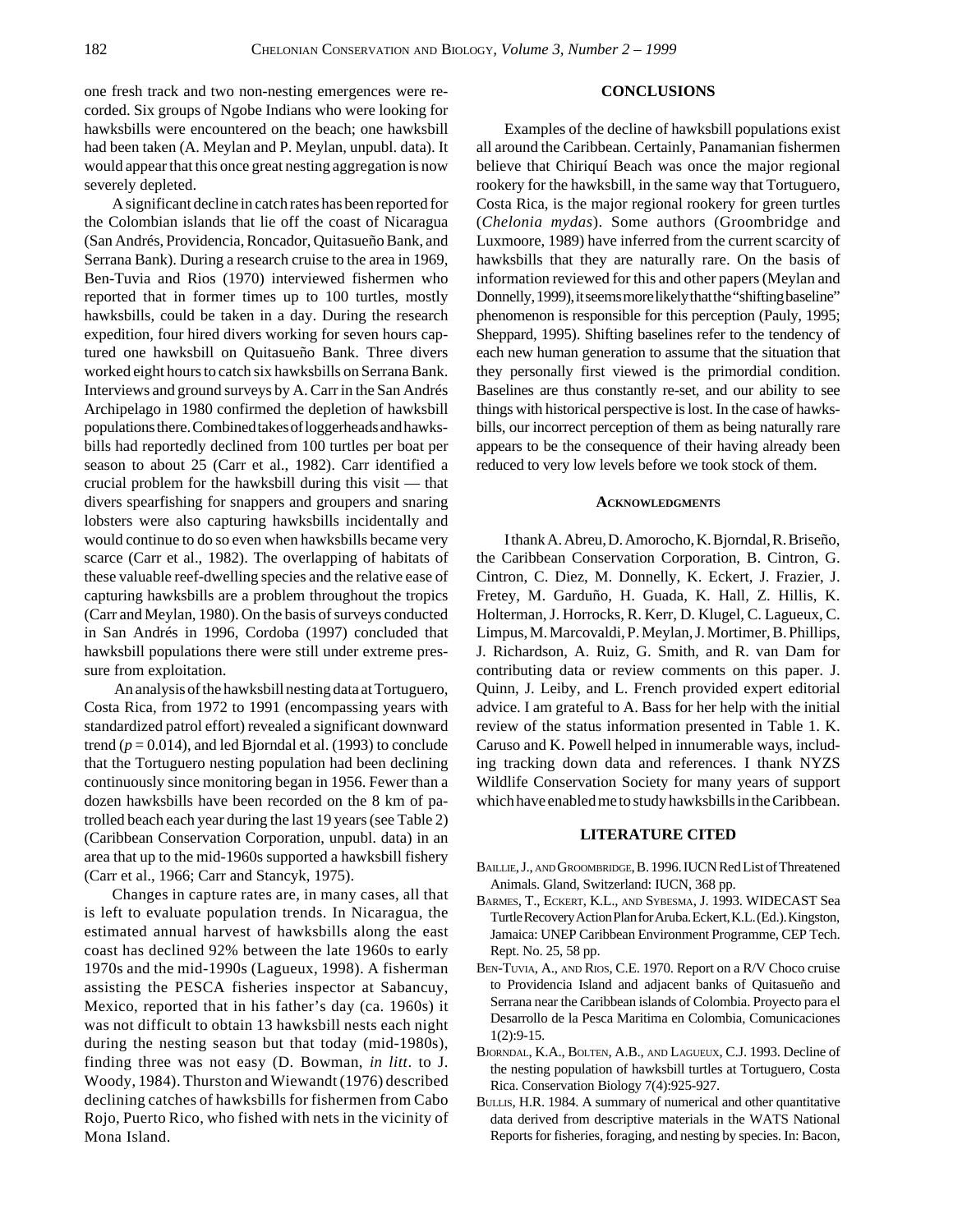P., Berry, F., Bjorndal, K., Hirth, H., Ogren, L., and Weber, M. (Eds.). Proc. Western Atlantic Turtle Symposium. Volume 1. Miami: RSMAS Printing, pp. 65-74.

- BURNETT-HERKES, J. 1987. National report for Bermuda. Western Atlantic Turtle Symposium II, Mayagüez, Puerto Rico, September 1987. WATS2-051. Unpublished, 13 pp.
- CARR, A.F. 1956. The Windward Road. New York: Alfred Knopf, 258 pp.

CARR, A.F. 1972. Great reptiles, great enigmas*.* Audubon 74(2):24-34.

- CARR, A.F., HIRTH, H., AND OGREN, L. 1966. The ecology and migrations of sea turtles, 6. The hawksbill turtle in the Caribbean Sea. American Museum Novitates 2248:1-29.
- CARR, A.F., AND MEYLAN, A. 1980. Extinction or rescue for the hawksbill? Oryx 15(5):449-450.
- CARR, A.F., AND STANCYK, S. 1975. Observations on the ecology and survival outlook of the hawksbill turtle. Biological Conservation 8:161-172.
- CARR, A.F., MEYLAN, A.B., MORTIMER, J.A., BJORNDAL, K.A., AND CARR, T. 1982. Preliminary survey of marine turtle populations and habitats in the western Atlantic. NOAA Tech. Memo. NMFS-SEFC-91, 91 pp.
- CARRILLO C., E., WEBB, G.J.W., AND MANOLIS, S.C. 1999. Hawksbill turtles (*Eretmochelys imbricata*) in Cuba: an assessment of the historical harvest and its impacts. Chelonian Conservation and Biology 3(2):264-280.
- CORDOBA, J.A. 1997. Diagnostico actual de las tortugas marinas, 1996, en el archipielago de San Andrés, Providencia, y Santa Catalina. Thesis, Universidad Jorge Tadeo Lozano.
- CORDOBA, J.A., LOPEZ, C.E., AND AMOROCHO, D. In press. Sea turtles in the Archipelago of San Andrés, Providencia, and Catleen (Caribbean, Colombia). In: Epperly, S., and Braun, J. (Eds.). Proc. 17th Annual Symposium on Sea Turtle Biology and Conservation. NOAA Tech. Memo.
- CORLISS, L.A., RICHARDSON, J.I., BASS, A.L., BELL, R., AND RICHARDSON, T.H. 1990. Remigration and hatch success of the Jumby Bay hawksbills, Antigua, W.I. In: Richardson, T.H., Richardson, J.I., and Donnelly, M. (Compilers). Proc. 10th Annual Workshop on Sea Turtle Biology and Conservation. NOAA Tech. Memo. NMFS-SEFC-278, pp. 225-226.
- CRUZ, G.A., AND ESPINAL, M. 1987. National Report for Honduras. Western Atlantic Turtle Symposium II, Mayagüez, Puerto Rico, September 1987. WATS2-047. Unpublished, 51 pp.
- D'AUVERGNE, C., AND ECKERT, K.L. 1993. WIDECAST Sea Turtle Recovery Action Plan for St. Lucia. Eckert, K.L. (Ed.). Kingston, Jamaica: UNEP Caribbean Environment Programme, CEP Tech. Rept. No. 26, 70 pp.
- DE SOLA, C.R. 1932. Observations on the use of the sucking-fish or remora, *Echeneis naucrates*, for catching turtles in Cuban and Colombian waters. Copeia 1932(2):45-52.
- DIEZ, C.E., MARSHALL, K.A., AND VAN DAM, R.P. 1998. Assessment of hawksbill nesting activities and nest production on Mona Island, Puerto Rico, 1997. Final Rept. to U.S. Fish and Wildlife Service, 16 pp.
- DROPSY, B. 1987. Tortues marines: Étude préliminaire a la Martinique. National Report for Martinique. Western Atlantic Turtle Symposium II, Mayagüez, Puerto Rico, September 1987. Unpublished, 31 pp.
- ECKERT, K.A. 1995. Hawksbill sea turtle (*Eretmochelys imbricata*). In: Plotkin, P.T. (Ed.). National Marine Fisheries Service and U.S. Fish and Wildlife Service Status Reviews for Sea Turtles Listed under the Endangered Species Act of 1973. National Marine Fisheries Service, Silver Spring, Maryland, pp. 76-108.
- ECKERT, K.L., AND HONEBRINK, T.D. 1992. WIDECAST Sea Turtle Recovery Action Plan for St. Kitts and Nevis. Eckert, K.L. (Ed.). Kingston, Jamaica: UNEP Caribbean Environment Programme, CEP Tech. Rept. No. 17, 116 pp.
- ECKERT, K.L., OVERING, J.A., AND LETTSOME, B.B. 1992. WIDECAST Sea Turtle Recovery Action Plan for the British Virgin Islands. Eckert, K.L. (Ed.). Kingston, Jamaica: UNEP Caribbean Environment Programme, CEP Tech. Rept. No. 15, 116 pp.
- EDWARDS, S. 1984. National Report for Dominica. In: Bacon, P., Berry, F., Bjorndal, K., Hirth, H., Ogren, L., and Weber, M. (Eds.). Proc. Western Atlantic Turtle Symposium*.* Volume 3. Miami: RSMAS Printing, pp. 161-168.
- FINLEY, J. 1984. National Report for Grenada. In: Bacon, P., Berry, F., Bjorndal, K., Hirth, H., Ogren, L., and Weber, M. (Eds.). Proc. Western Atlantic Turtle Symposium. Volume 3. Miami: RSMAS Printing, pp.184-196.
- FRETEY, J. 1987. Les tortues de Guyane francaise. Données récentes sur leur systématique, leur biogéographie, leur éthologie et leur protection. Nature guyanaise, 141 pp.
- FULLER, J.E., ECKERT, K.L., AND RICHARDSON, J.I. 1992. WIDECAST Sea Turtle Recovery Action Plan for Antigua and Barbuda. Eckert, K.L. (Ed.). Kingston, Jamaica: UNEP Caribbean Environment Programme, CEP Tech. Rept. No. 16, 88 pp.
- GARDUÑO-ANDRADE, M., GUZMÁN, V., MIRANDA, E., BRISEÑO-DUEÑAS, R., AND ABREU-GROBOIS, F.A. 1999. Increases in hawksbill turtle (*Eretmochelys imbricata*) nestings in the Yucatan Peninsula, Mexico, 1977-1996: data in support of successful conservation? Chelonian Conservation and Biology 3(2):286-295.
- GROOMBRIDGE, B., AND LUXMOORE, R. 1989. The Green Turtle and Hawksbill (Reptilia: Cheloniidae): World Status, Exploitation, and Trade. Lausanne, Switzerland: CITES Secretariat, 601 pp.
- GUZMÁN, V., REJÓN, J.C., GÓMEZ, R., AND SILVA, S.J. 1995. Informe final del programa de investigación y protección de las tortugas marinas del estado de Campeche, México. Temporada 1994. Situación actual. Boletín Técnico del Centro Regional de Investigación Pesquera de Ciudad del Carmen. Unpublished, 32 pp.
- HIGGS, C. 1984. National Report for the Bahamas. In: Bacon, P., Berry, F., Bjorndal, K., Hirth, H., Ogren, L., and Weber, M. (Eds.). Proc. Western Atlantic Turtle Symposium. Volume 3. Miami: RSMAS Printing, pp. 30-35.
- HILLIS, Z. 1994a. The first five years at Buck Island Reef National Monument — the hawksbill story. In: Schroeder, B.A., and Witherington, B.E. (Compilers). Proc. 13th Annual Symposium on Sea Turtle Biology and Conservation. NOAA Tech. Memo. NMFS-SEFSC-341, pp. 242-245.
- HILLIS, Z. 1994b. The hawksbill turtle of Buck Island Reef National Monument: A shared resource of the Caribbean. In: Bjorndal, K.A., Bolten, A., Johnson, D.A., and Eliazar, P. (Compilers). Proc. 14th Annual Symposium on Sea Turtle Biology and Conservation. NOAA Tech. Memo. NMFS-SEFSC-351, pp. 59-61.
- HILLIS, Z. 1995. The Buck Island Reef National Monument hawksbill sea turtle research program. In: Richardson, J., and Richardson, T.H. (Compilers). Proc. 12th Annual Workshop on Sea Turtle Biology and Conservation. NOAA Tech. Memo. NMFS-SEFSC-361, pp. 43-57.
- HORROCKS, J.A. 1992. WIDECAST Sea Turtle Recovery Action Plan for Barbados. Eckert, K.L. (Ed.). Kingston, Jamaica: UNEP Caribbean Environment Programme, CEP Tech. Rept. No. 12, 61 pp.
- HOYLE, M., AND RICHARDSON, J.I. 1993. The Jumby Bay hawksbill project: survivorship, mortality, recruitment, and reproductive biology and behavior of adult female hawksbill sea turtles (*Eretmochelys imbricata*) nesting at Pasture Bay, Long Island, Antigua, W.I.,1987-1992. Unpublished technical report, 76 pp.
- HUNTE, W. 1984. National Report for Barbados. In: Bacon, P., Berry, F., Bjorndal, K., Hirth, H., Ogren, L., and Weber, M. (Eds.). Proc. Western Atlantic Turtle Symposium*.* Volume 3. Miami: RSMAS Printing, pp. 36-40.